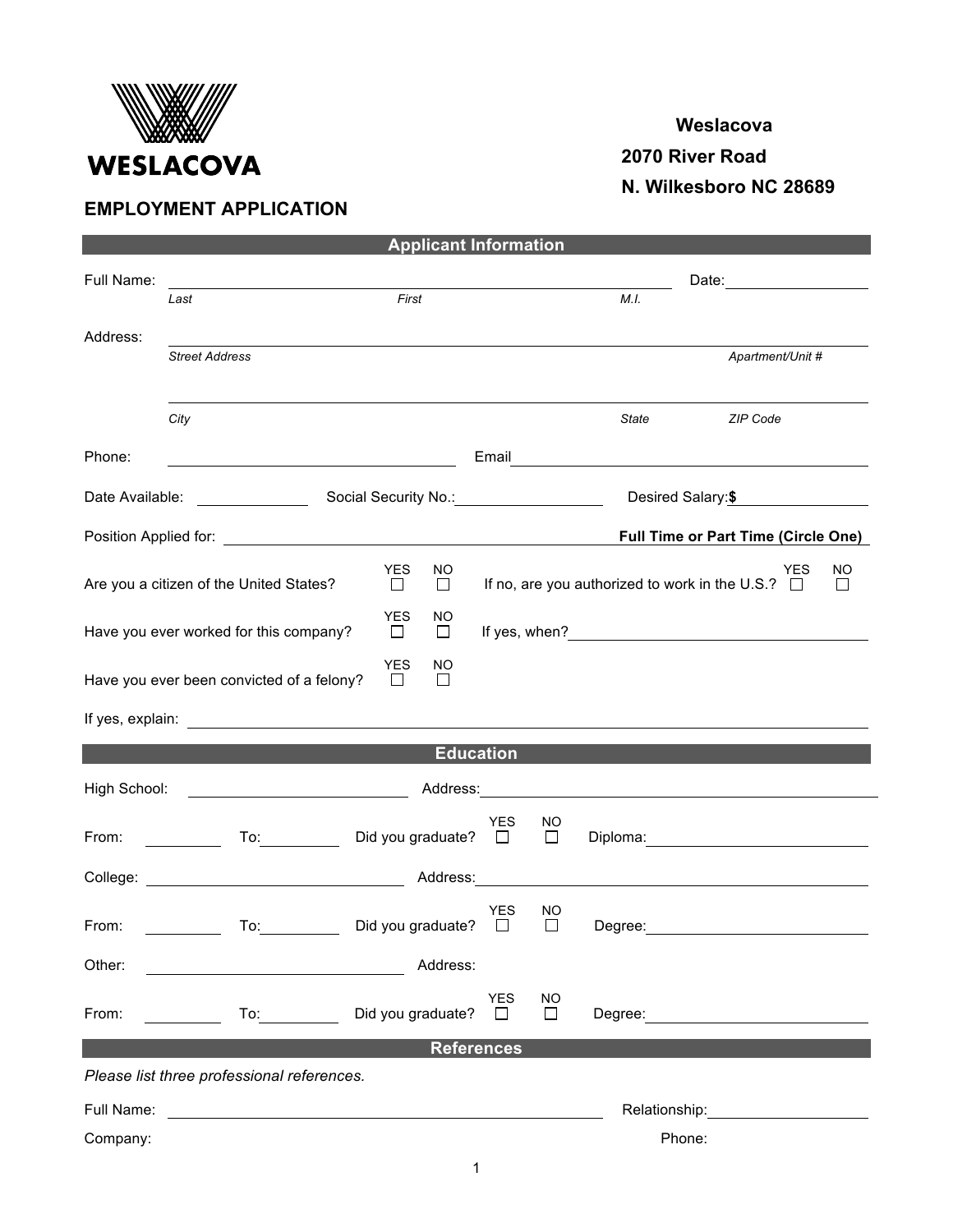| Address:             |                                                                                                                                                                                                                                      |                                        |                                                                                                                 |
|----------------------|--------------------------------------------------------------------------------------------------------------------------------------------------------------------------------------------------------------------------------------|----------------------------------------|-----------------------------------------------------------------------------------------------------------------|
|                      | Full Name: <u>example and the set of the set of the set of the set of the set of the set of the set of the set of the set of the set of the set of the set of the set of the set of the set of the set of the set of the set of </u> |                                        | Relationship: \\square\\square\\square\\square\\square\\square\\square\\square\\square\\square\\square\\square\ |
| Company:             | <u> 1989 - Johann John Stone, markin film yn y brenin y brenin y brenin y brenin y brenin y brenin y brenin y br</u>                                                                                                                 |                                        |                                                                                                                 |
| Address:             |                                                                                                                                                                                                                                      |                                        |                                                                                                                 |
|                      |                                                                                                                                                                                                                                      |                                        |                                                                                                                 |
| Company:             | <u> 1989 - Johann Stoff, deutscher Stoffen und der Stoffen und der Stoffen und der Stoffen und der Stoffen und der</u>                                                                                                               |                                        |                                                                                                                 |
| Address:             |                                                                                                                                                                                                                                      |                                        |                                                                                                                 |
|                      |                                                                                                                                                                                                                                      | <b>Previous Employment</b>             |                                                                                                                 |
| Company:             | <u> 1989 - Johann Stoff, deutscher Stoffen und der Stoffen und der Stoffen und der Stoffen und der Stoffen und der</u>                                                                                                               |                                        |                                                                                                                 |
| Address:             |                                                                                                                                                                                                                                      |                                        | Supervisor: Victor Control of Supervisor Control Control Oriente Control Control Oriente Control Co             |
| Job Title:           | Starting Salary:\$<br><u> 2000 - Andrea Andrew Maria (h. 18</u>                                                                                                                                                                      |                                        | Ending Salary:\$                                                                                                |
|                      |                                                                                                                                                                                                                                      |                                        |                                                                                                                 |
|                      |                                                                                                                                                                                                                                      |                                        |                                                                                                                 |
| From:                |                                                                                                                                                                                                                                      |                                        | Reason for Leaving:<br><u>Neason</u> for Leaving:                                                               |
|                      | May we contact your previous supervisor for a reference?                                                                                                                                                                             | <b>YES</b><br><b>NO</b><br>П<br>$\Box$ |                                                                                                                 |
|                      |                                                                                                                                                                                                                                      |                                        |                                                                                                                 |
|                      |                                                                                                                                                                                                                                      |                                        |                                                                                                                 |
| Company:<br>Address: | <u> 1989 - Johann Stein, fransk politik (d. 1989)</u>                                                                                                                                                                                |                                        | Phone: _____________________<br>Supervisor: Victor Communication Communication                                  |
|                      | <u> 1989 - Johann Barnett, fransk politiker (d. 1989)</u>                                                                                                                                                                            |                                        |                                                                                                                 |
| Job Title:           | <u> 1980 - Johann Barbara, martxa alemani</u>                                                                                                                                                                                        | Starting Salary:\$                     | Ending Salary:\$                                                                                                |
|                      | Responsibilities: <b>Example 2018</b>                                                                                                                                                                                                |                                        |                                                                                                                 |
| From:                |                                                                                                                                                                                                                                      |                                        | Reason for Leaving:<br><u>Neason</u> for Leaving:                                                               |
|                      |                                                                                                                                                                                                                                      | <b>YES</b><br><b>NO</b>                |                                                                                                                 |
|                      | May we contact your previous supervisor for a reference?                                                                                                                                                                             | П<br>$\perp$                           |                                                                                                                 |
|                      |                                                                                                                                                                                                                                      |                                        |                                                                                                                 |
| Company:             | <u> 1980 - Johann Stoff, deutscher Stoffen und der Stoffen und der Stoffen und der Stoffen und der Stoffen und der</u>                                                                                                               |                                        |                                                                                                                 |
| Address:             | <u> 1980 - Johann Barn, mars ann an t-Amhain Aonaich an t-Aonaich an t-Aonaich ann an t-Aonaich ann an t-Aonaich</u>                                                                                                                 |                                        | Supervisor: Victor Contract Contract Contract Contract Contract Contract Contract Contract Contract Contract Co |
| Job Title:           | $\overline{\phantom{a}}$<br>Starting Salary: \$                                                                                                                                                                                      | Ending Salary: \$                      |                                                                                                                 |
|                      |                                                                                                                                                                                                                                      |                                        |                                                                                                                 |
| Responsibilities:    | <u> 1989 - Jan Samuel Barbara, margaret eta idazlea (h. 1989).</u>                                                                                                                                                                   |                                        |                                                                                                                 |
| From:                |                                                                                                                                                                                                                                      |                                        |                                                                                                                 |